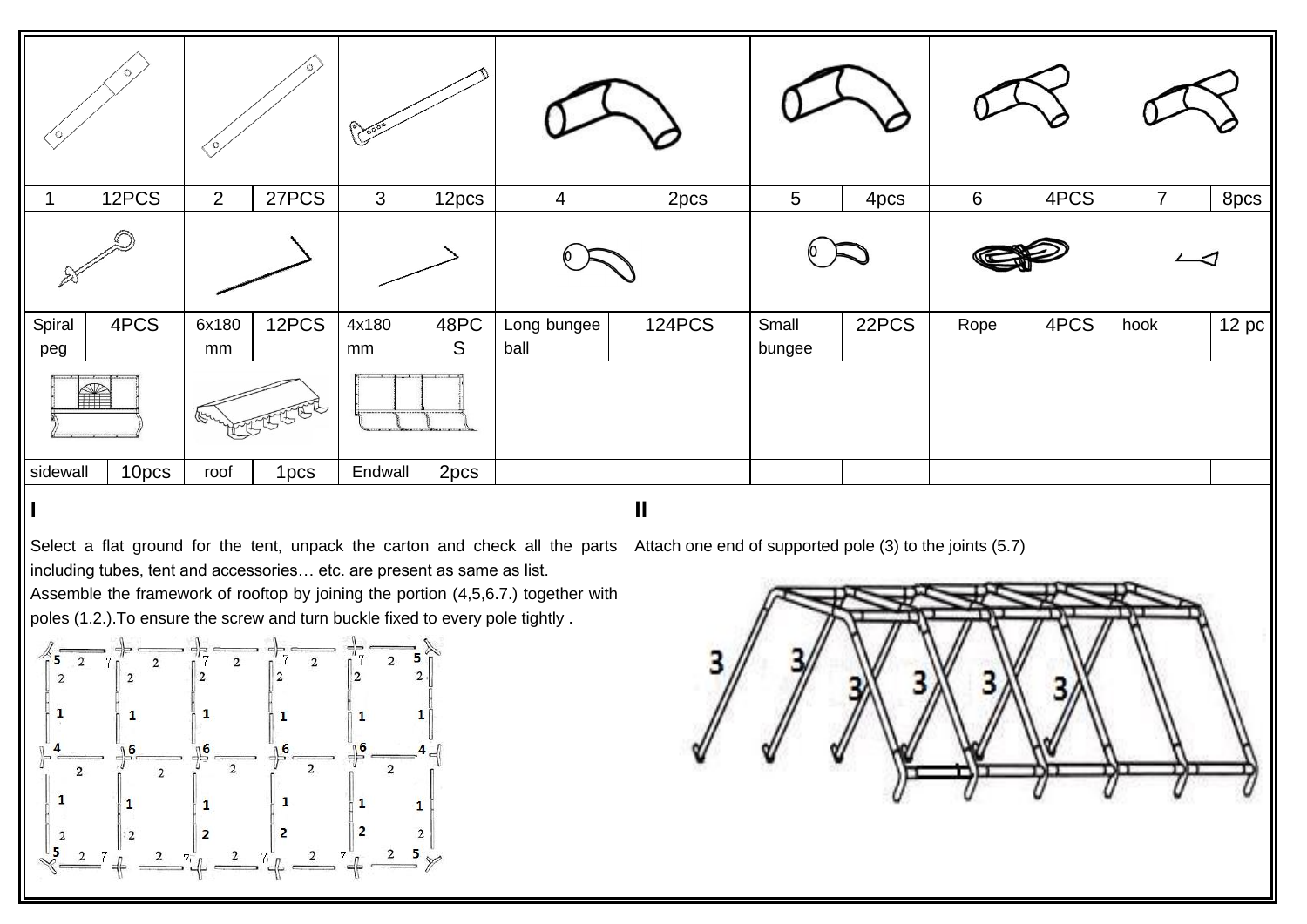## 5x10M PVC PARTY TENT

## **IV**

Cover the roof on the frame ,and attach it by the bungee balls properly ,take care of the tension of the bungee balls ,for if you use too many on one side of tent ,it may too tight to tie the other side of it .



Attach another 6 supported poles (3) to the joints (5.7), built-up the framework, use the long peg to fix each pole into the ground and use the hook to fix the leg cover to the leg.



## $\|$ III